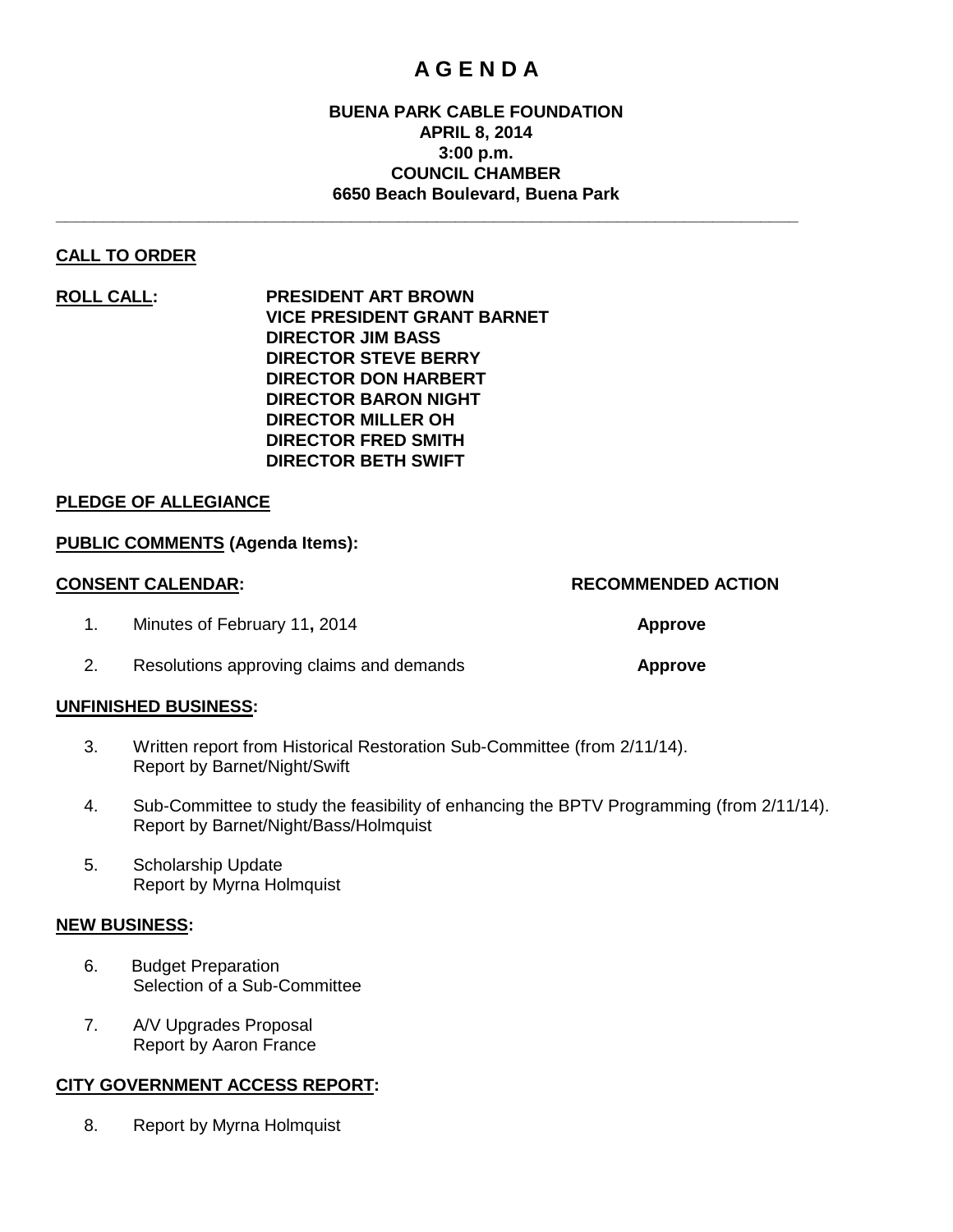# **PUBLIC COMMENTS (Non-agenda Items):**

# **ANNOUNCEMENTS:**

**ADJOURNMENT:** Next meeting is scheduled for Tuesday, May 13, 2014 at 3:00 p.m.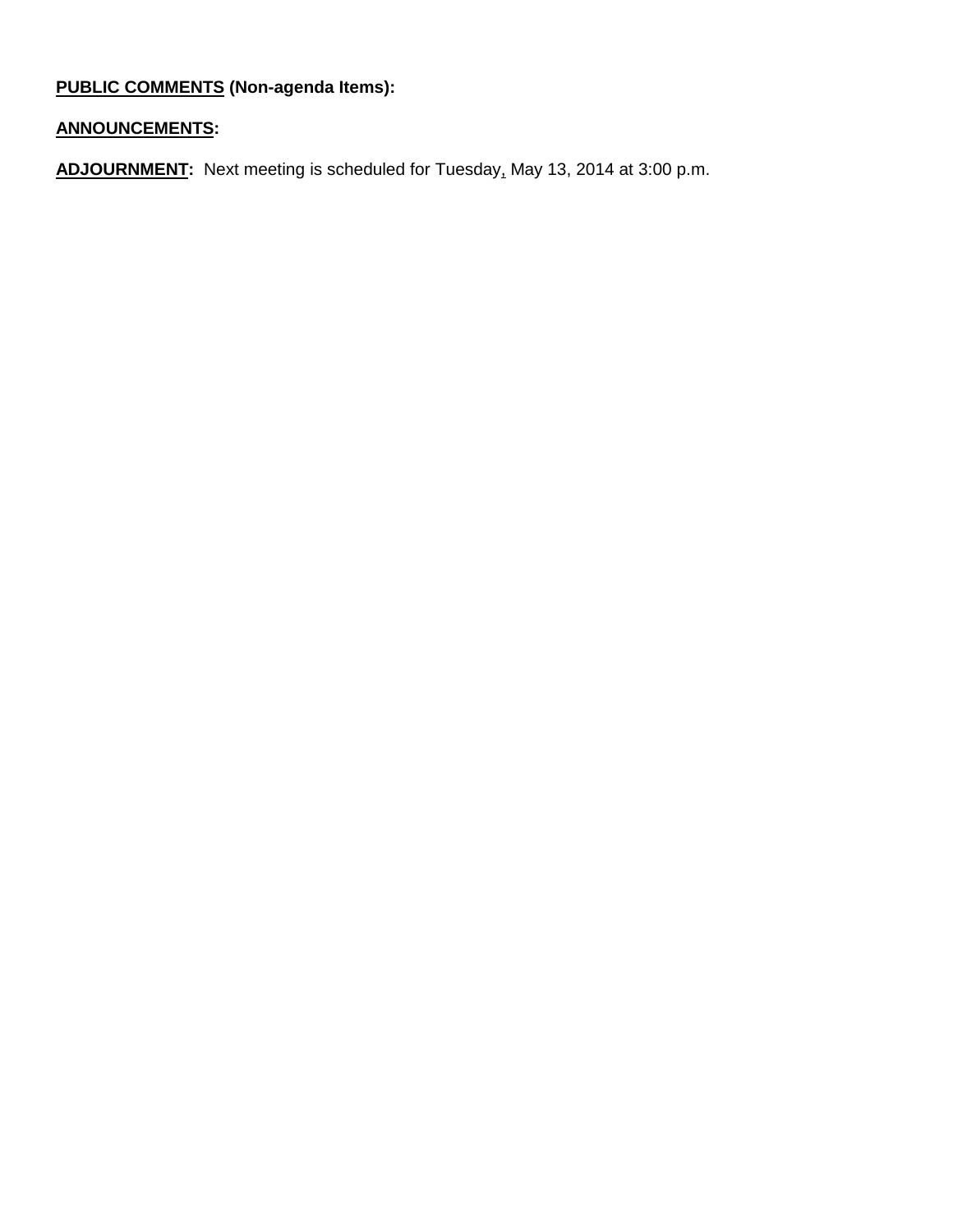### **BUENA PARK CABLE FOUNDATION MINUTES OF MEETING February 11, 2014**

President Art Brown called the Buena Park Cable Foundation Meeting of February 11, 2014 to order at 3:00 p.m. in the Council Chamber, 6650 Beach Boulevard, Buena Park, California.

PRESENT: Barnet, Bass, Brown, Harbert, Night, Oh (entered at 3:07 p.m.), Smith and Swift. ABSENT: Berry

#### **ALSO PRESENT:**

Myrna Holmquist, Communications and Marketing Manager, Dennis Varela, Accountant and Marsha Cook, Executive Assistant.

## **PLEDGE OF ALLEGIANCE**

Baron Night led the Pledge of Allegiance to the flag.

#### **PUBLIC COMMENTS (Agenda Items):**

There were no public comments.

#### **CONSENT CALENDAR:**

#### **MINUTES OF JANUARY 14, 2014**

| MOTION to Approve: | Night/Smith                                          |
|--------------------|------------------------------------------------------|
| AYES:              | Barnet, Bass, Brown, Harbert, Night, Smith and Swift |
| NOES:              | None                                                 |
| ABSENT:            | Berry and Oh                                         |

#### **RESOLUTION APPROVING CLAIMS AND DEMANDS**

| <b>MOTION to Approve:</b> | Barnet/Night                                         |
|---------------------------|------------------------------------------------------|
| AYES:                     | Barnet, Bass, Brown, Harbert, Night, Smith and Swift |
| NOES:                     | <b>None</b>                                          |
| ABSENT:                   | Berry and Oh                                         |

#### **UNFINISHED BUSINESS**

There was no unfinished business.

#### **NEW BUSINESS**

#### **Midyear Budget Review**

Accountant Dennis Varela reviewed the midyear budget noting that revenues from Time Warner and AT&T for October through December 2013 have not been received yet. He added that the Foundation is slightly under what was budgeted, noting that AT&T was behind in what they were paying the previous year. He relayed that once October-December revenues were received; he would be able to see whether there was a year-end adjustment and would update the Directors. He added that the expenditures were in line with what had been budgeted.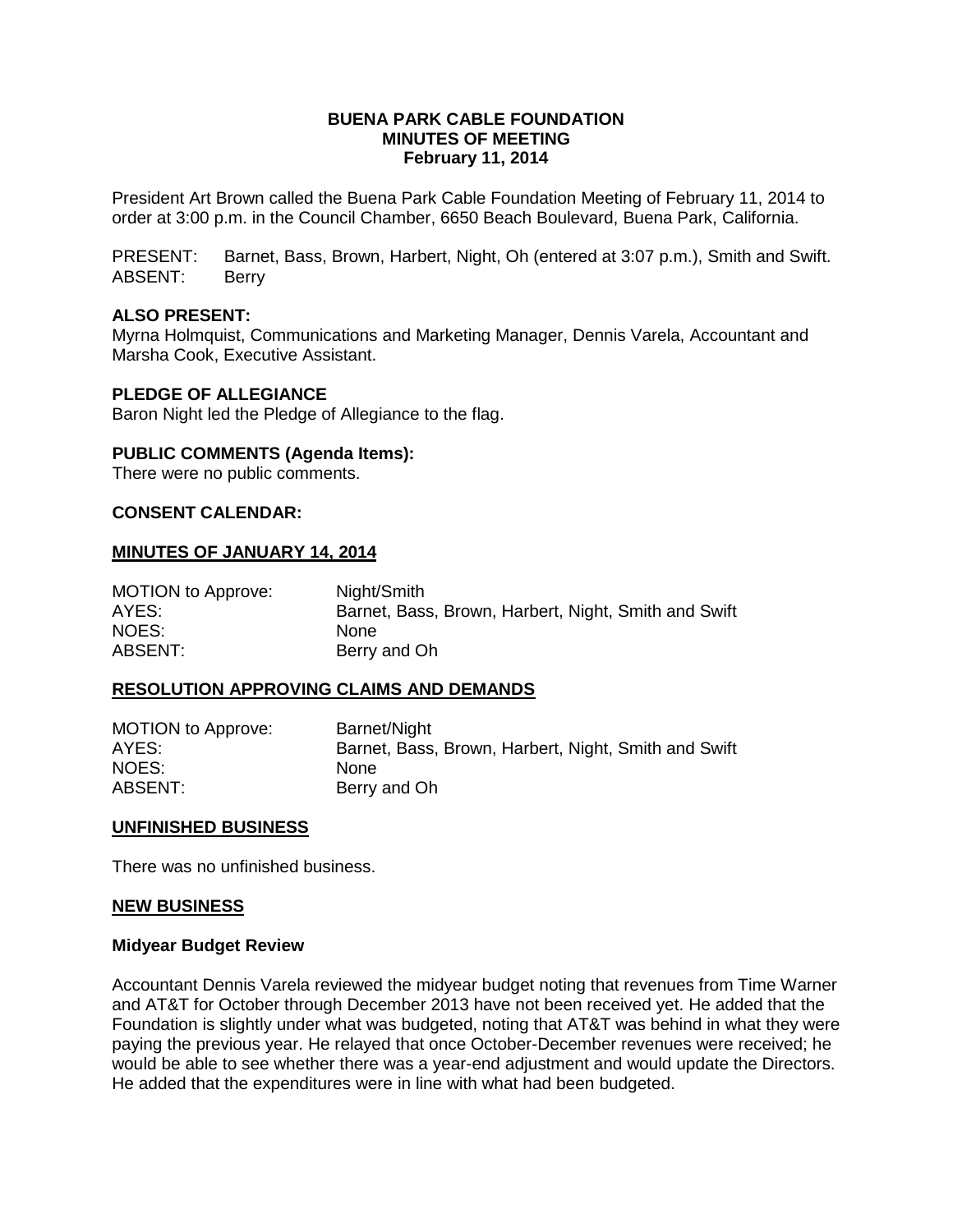BUENA PARK CABLE FOUNDATION February 11, 2014 PAGE 2

### **Historical Restoration Sub-committee**

Director Grant Barnet explained that the purpose of the sub-committee was to discuss the refurbishment of some of the historical buildings in Buena Park and to record it as part of a video history project.

Director Baron Night recommended producing a small program to encourage the citizens of Buena Park to get involved in the restoration process by focusing on one building which would create an awareness and stimulate interest, and also help with fund raising.

Beth Swift suggested that the program could also be used in the Buena Park elementary schools since it coincides with their  $3<sup>rd</sup>$  grade history social science standards.

Jim Bass suggested changing the name of the program to focus on the future instead of the past.

| MOTION for the sub-committee proceed:<br>AYES: | Smith/Night<br>Barnet, Bass, Brown, Harbert, Night, Oh,<br><b>Smith and Swift</b> |  |  |  |  |
|------------------------------------------------|-----------------------------------------------------------------------------------|--|--|--|--|
| NOES:                                          | <b>None</b>                                                                       |  |  |  |  |
| ABSENT:                                        | Berry                                                                             |  |  |  |  |

The sub-committee was directed to return with a written report.

# **CITY GOVERNMENT ACCESS REPORT**

Myrna Holmquist reported that programming currently running on BPTV includes Recreation Leisure Classes, the Winter Edition of Buena Park Today, a new Adopt-a-Pet, the City Council meetings, Crime Watch, Visiting Artists, the Buena Park Library Show, and Christ Community Church, with the upcoming addition of the 2014 State of the City address and the Elementary Art Show.

# **PUBLIC COMMENTS (Non-agenda Items):**

No public comments.

#### **ANNOUNCEMENTS:**

Don Harbert announced that the Ministerial Association is planning to bring back the Good Friday service on April 18<sup>th</sup> at the Good Shepherd Church. He further requested that the service be filmed for BPTV.

Grant Barnet requested the appointment of a sub-committee to study the feasibility of enhancing the BPTV programming for future TV shows.

It was the consensus of the Directors to form a sub-committee consisting of Jim Bass, Grant Barnet, Baron Night and Myrna Holmquist to meet and discuss the matter and bring it back at the April meeting.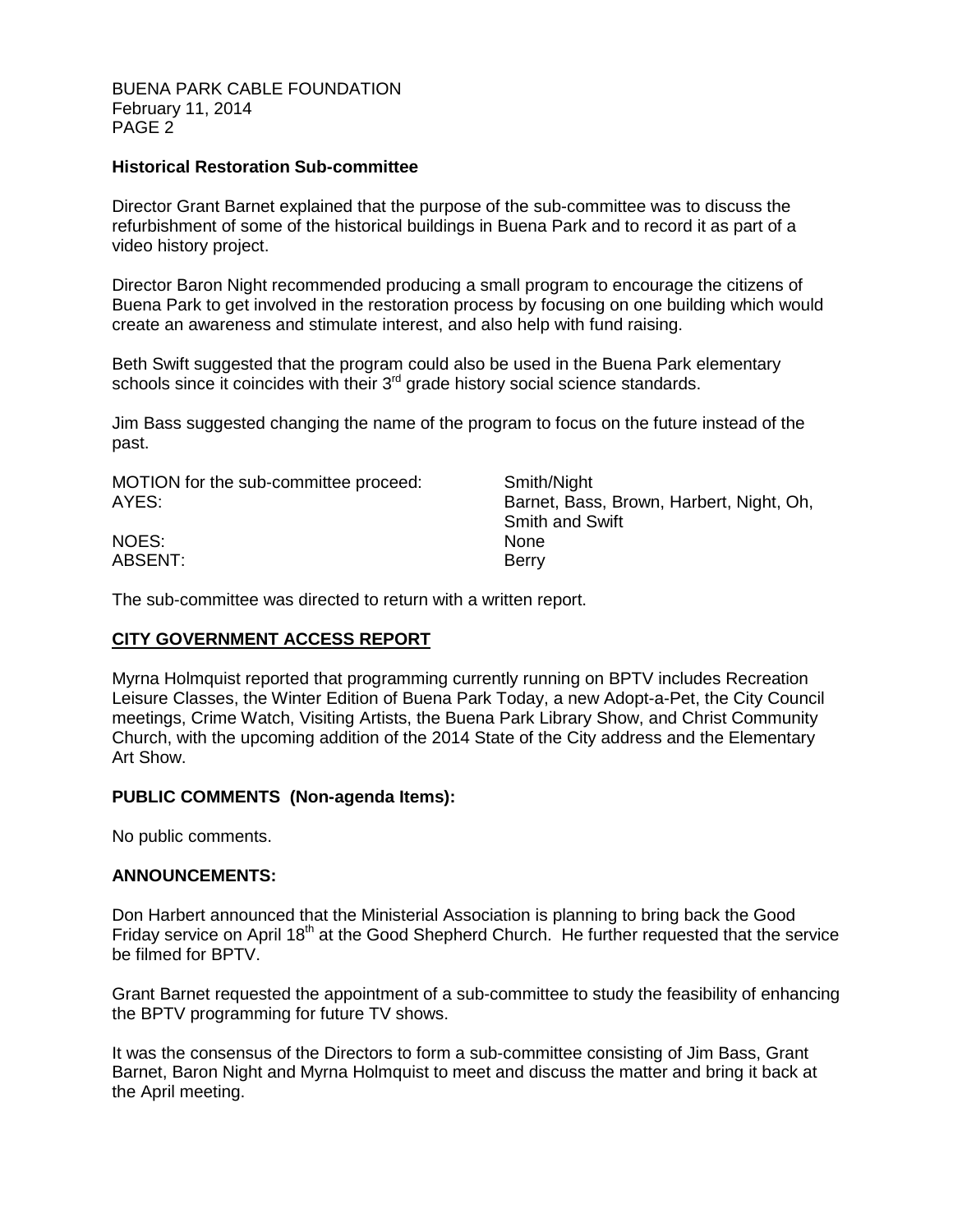BUENA PARK CABLE FOUNDATION February 11, 2014 PAGE 3

MOTION to add an Urgency item to the agenda: Night/Bass AYES: Barnet, Bass, Brown, Harbert, Night, Oh,

NOES: None ABSENT: Berry

Smith and Swift<br>None

# **SCHOLARSHIP COMMITTEE**

Myrna Holmquist reminded the Directors that the Scholarship Awards had been moved up and it was necessary to appoint a committee at today's meeting to conform to the new timeframe.

Directors Night, Bass and Swift volunteered to serve on the Scholarship Committee.

Art Brown offered to show members a 7-minute DVD on the history of Buena Park produced 5 years ago for local hotels.

## **ADJOURNMENT:**

There being no further business, the meeting was adjourned at 3:35 p.m. The next meeting is scheduled for April 8, 2014 at 3:00 p.m.

# **ATTEST:**

Marsha Cook, Exec. Asst. Art Brown, President

\_\_\_\_\_\_\_\_\_\_\_\_\_\_\_\_\_\_\_\_\_\_\_\_\_\_\_\_\_ \_\_\_\_\_\_\_\_\_\_\_\_\_\_\_\_\_\_\_\_\_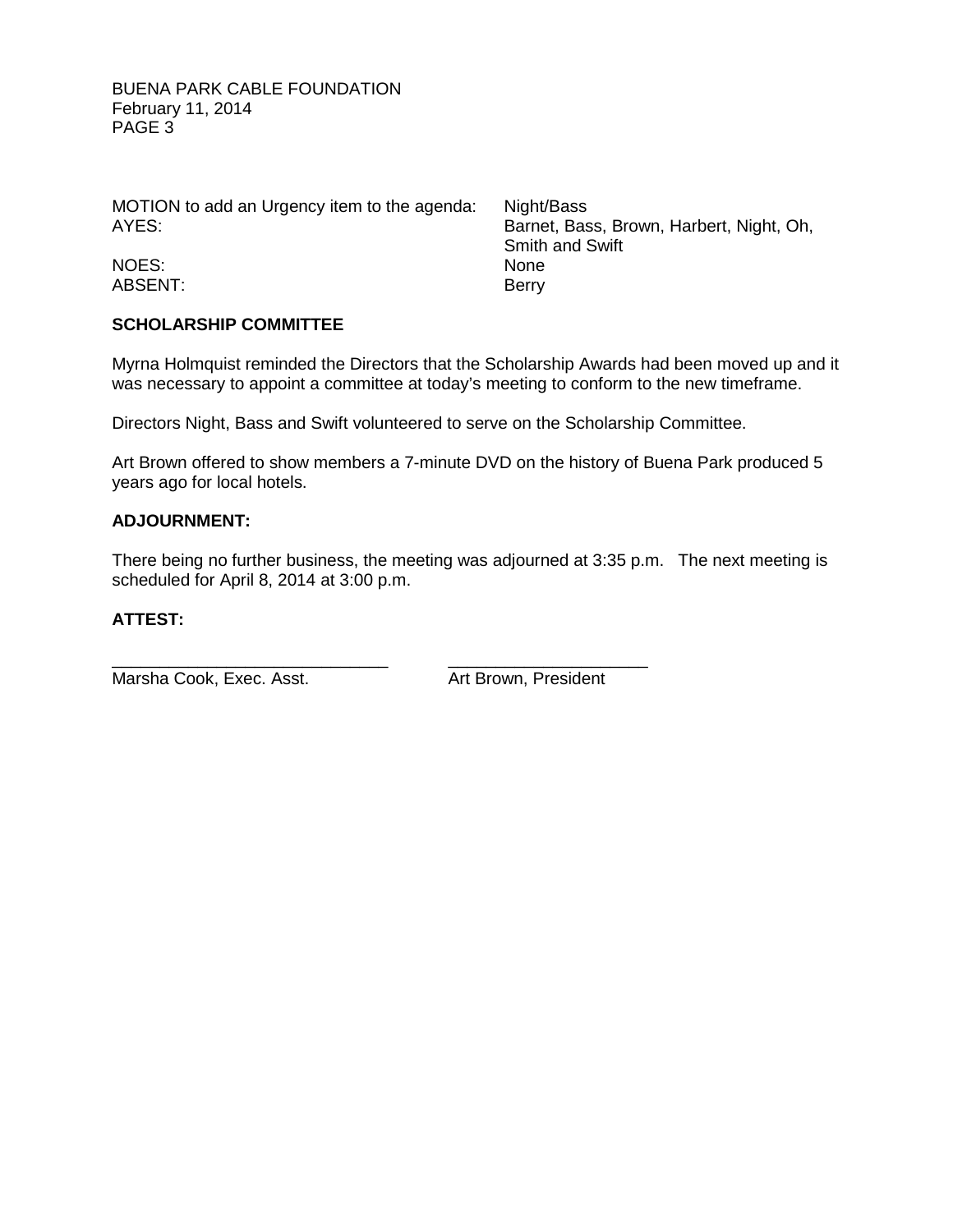#### **CITY OF BUENA PARK FOUNDATION CHECK REGISTER For FY 2013-2014**

| Date      | Vendor                    | <b>Description</b>                                                    | Invoice #                    | Check # | Amount   |
|-----------|---------------------------|-----------------------------------------------------------------------|------------------------------|---------|----------|
| 2/12/2014 | Jane Cameron              | January Crime Watch #2, February Crime Watch #1                       | B1314-0129                   | 6444    | 400.00   |
| 2/12/2014 | Mark Cloud                | February Crime Watch Episodes 1 & 2, City Council 01/14/14 & 01/28/14 | 9675/9677                    | 6445    | 2,880.00 |
|           |                           | BP Library Winter 2014, State of City 2014                            |                              |         |          |
| 2/12/2014 | Cirene Mercado            | Field Rep. Voice Over - BP Today & Children's Art Show                | 0123                         | 6446    | 400.00   |
| 2/12/2014 | Vista Media Services      | Adopt-A-Pet for December and January                                  | 318-14                       | 6447    | 850.00   |
| 2/12/2014 | United States Post Office | 100 Postage Stamps for Cable Foundation                               | Feb-14                       | 6448    | 49.00    |
| 2/21/2014 | James Bass                | Buena Park Cable Foundation Meeting on February 11, 2014              | FEB. 11, 2014                | 6449    | 100.00   |
| 2/21/2014 | Art Brown                 | Buena Park Cable Foundation Meeting on February 11, 2014              | FEB. 11, 2014                | 6450    | 100.00   |
| 2/21/2014 | Don Harbert               | Buena Park Cable Foundation Meeting on February 11, 2014              | FEB. 11, 2014                | 6451    | 100.00   |
| 2/21/2014 | Miller Oh                 | Buena Park Cable Foundation Meeting on February 11, 2014              | FEB. 11, 2014                | 6452    | 100.00   |
| 2/21/2014 | <b>Fred Smith</b>         | Buena Park Cable Foundation Meeting on February 11, 2014              | FEB. 11, 2014                | 6453    | 100.00   |
| 2/21/2014 | Vista Media Services      | State of City Cameos with Council Members, State of City Address,     | 317-14/319-14/320-14         | 6454    | 2,550.00 |
|           |                           | Elementary Art Show Awards 2014                                       |                              |         |          |
| 3/10/2014 | Jane Cameron              | February Crime Watch #2                                               | B1314-0224                   | 6455    | 200.00   |
| 3/10/2014 | <b>Mark Cloud</b>         | March Crime Watch Episode 1, City Council 02/11/14 & 02/25/14,        | 9679                         | 6456    | 1,180.00 |
|           |                           | Media Extreme Playback Trouble Shooting                               |                              |         |          |
| 3/10/2014 | Time Warner               | Cable Service for March                                               | MARCH-14                     | 6457    | 78.52    |
| 3/10/2014 | Vista Media Services      | 13TH Annual Art Show                                                  | $321 - 14$                   | 6458    | 850.00   |
| 3/11/2014 | Badawi & Associates       | Balance Due on Audit of Foundation Financials                         | 1103                         | 6459    | 144.90   |
| 3/20/2014 | <b>Mark Cloud</b>         | March Crime Watch Episode 2, Art Festival Highlight/Promo             | 9681                         | 6460    | 1,550.00 |
| 3/21/2014 | Jane Cameron              | March Crime Watch #1                                                  | B1314-0224                   | 6461    | 200.00   |
| 3/25/2014 | Vista Media Services      | Buena Park Today - Spring 2014 Feature: Drought                       | 322-14                       | 6462    | 850.00   |
|           |                           |                                                                       | エンチント にっしゅうくうかく エレック・トリング・レー |         | 10.00010 |

**Total February Thru March**

12,682.42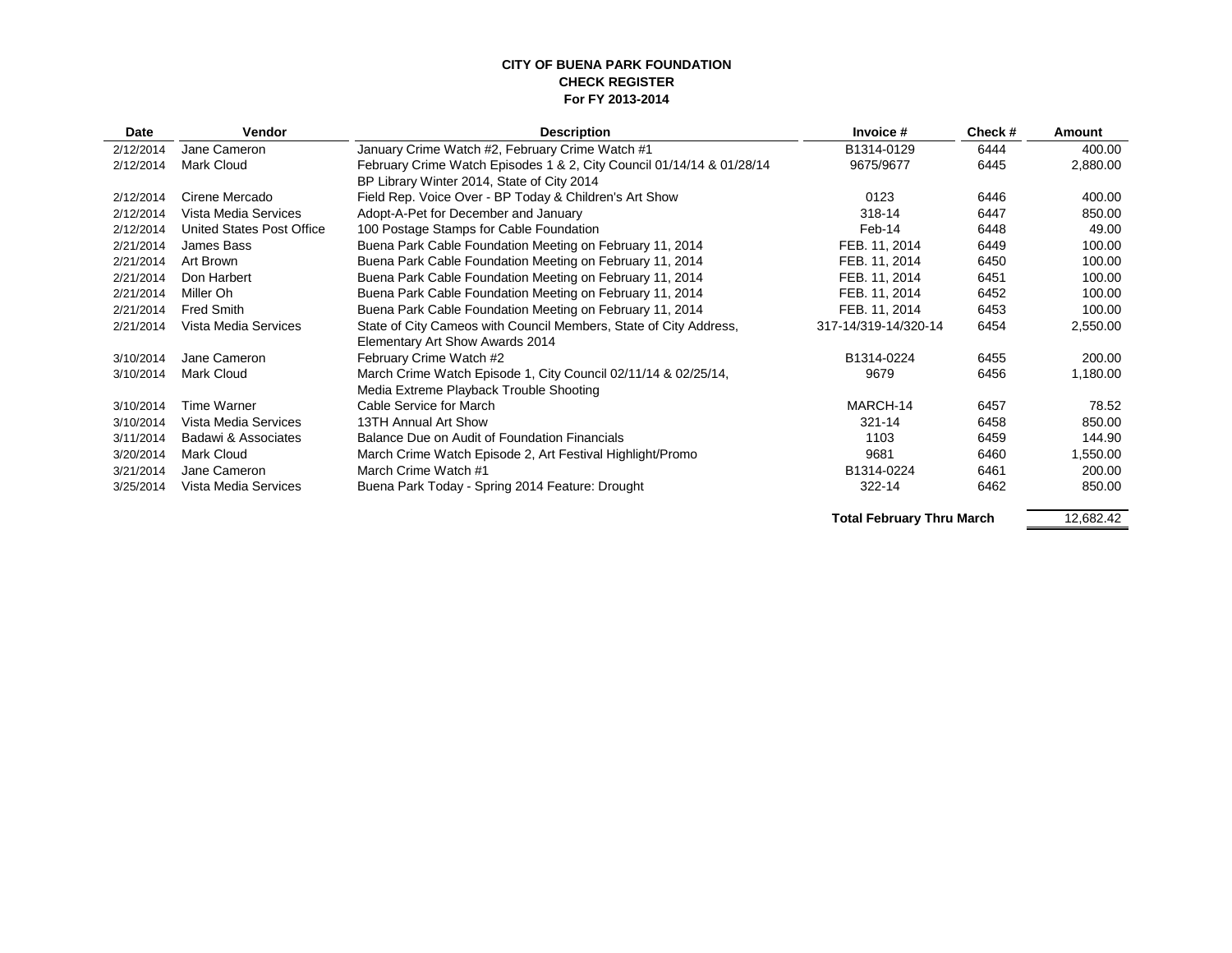## **BUENA PARK FOUNDATION Income Statement March 31, 2014**

|                 |                                         | <b>Current Year</b> |                   |                |               |              |                           | <b>Prior Year</b>        |
|-----------------|-----------------------------------------|---------------------|-------------------|----------------|---------------|--------------|---------------------------|--------------------------|
|                 |                                         |                     |                   | Actual         |               | Variance-    |                           | Actual                   |
|                 |                                         |                     |                   | Period Ending  |               | Favorable    |                           | Period Ending            |
|                 |                                         | <b>Budget</b>       |                   | March 31, 2014 | (Unfavorable) |              | June 30, 2013             |                          |
|                 |                                         |                     |                   |                |               |              |                           |                          |
| <b>REVENUES</b> |                                         |                     |                   |                |               |              |                           |                          |
|                 | 3410 Investment Income                  | \$<br>100.00        |                   | 24.07          | \$            | (75.93)      | $\boldsymbol{\mathsf{S}}$ | 51.29                    |
|                 | 3900 Miscellaneous Revenue              |                     |                   |                |               |              |                           |                          |
|                 | 3951 Contribution from Time Warner/AT&T | 110,000.00          |                   | 52,049.84      |               | (57, 950.16) |                           | 112,634.08               |
|                 | <b>Total Revenues</b>                   | \$110,100.00        | $\boldsymbol{\$}$ | 52,073.91      | \$            | (58,026.09)  | $\boldsymbol{\mathsf{S}}$ | 112,685.37               |
|                 | <b>EXPENDITURES</b>                     |                     |                   |                |               |              |                           |                          |
|                 | 5214 Taxes and Fees                     | 100.00              |                   | 61.00          |               | 39.00        |                           | 81.00                    |
|                 | 5219 Time Warner Video Services         | 1,000.00            |                   | 628.16         |               | 371.84       |                           | 761.37                   |
|                 | 5220 Government Access/City             | 69,950.00           |                   | 50,842.84      |               | 19,107.16    |                           | 66,323.36                |
|                 | 5221 Government Access/Council          | 6,000.00            |                   | 2,840.00       |               | 3,160.00     |                           | 4,640.00                 |
|                 | 5223 Ministerial Series                 | 2,200.00            |                   |                |               | 2,200.00     |                           | 275.00                   |
|                 | 5225 Member Salaries                    | 3,000.00            |                   | 1,400.00       |               | 1,600.00     |                           | 2,800.00                 |
|                 | 5227 Miscellaneous Expenses             | 1,000.00            |                   | 21.59          |               | 978.41       |                           | 9.63                     |
|                 | 5230 Scholarships                       | 5,000.00            |                   |                |               | 5,000.00     |                           | 5,000.00                 |
|                 | 5240 Professional Services              | 1,600.00            |                   | 1,449.00       |               | 151.00       |                           | 1,540.00                 |
|                 | 5245 Accounting/Staff Services          | 13,000.00           |                   |                |               | 13,000.00    |                           | 13,000.00                |
|                 | 5250 Equipment Maintenance              | 2,000.00            |                   |                |               | 2,000.00     |                           |                          |
|                 | 5410 Stationery/Supplies                | 250.00              |                   |                |               | 250.00       |                           | 209.72                   |
|                 | 5411 Printing                           | 150.00              |                   |                |               | 150.00       |                           |                          |
|                 | 5420 Books/Dues/Subscriptions           | 200.00              |                   | 80.00          |               | 120.00       |                           | 160.00                   |
|                 | 5430 Postage                            | 100.00              |                   | 49.00          |               | 51.00        |                           | 81.34                    |
|                 | 5840 Capital Outlay                     | 2,000.00            |                   |                |               | 2,000.00     |                           | $\overline{\phantom{a}}$ |
|                 | <b>Total Expenditures</b>               | 107,550.00          |                   | 57,371.59      |               | 50,178.41    |                           | 94,881.42                |
|                 | Revenues Over (Under) Expenditures      | 2,550.00            |                   | (5,297.68)     |               | 7,847.68     |                           | 17,803.95                |
|                 | Fund Balance, Beginning of Period       | 75,327.81           |                   | 75,327.81      |               |              |                           | 57,523.86                |
|                 | Fund Balance, End of Period             | \$<br>77,877.81     | \$                | 70,030.13      | \$            | 7,847.68     |                           | 75,327.81                |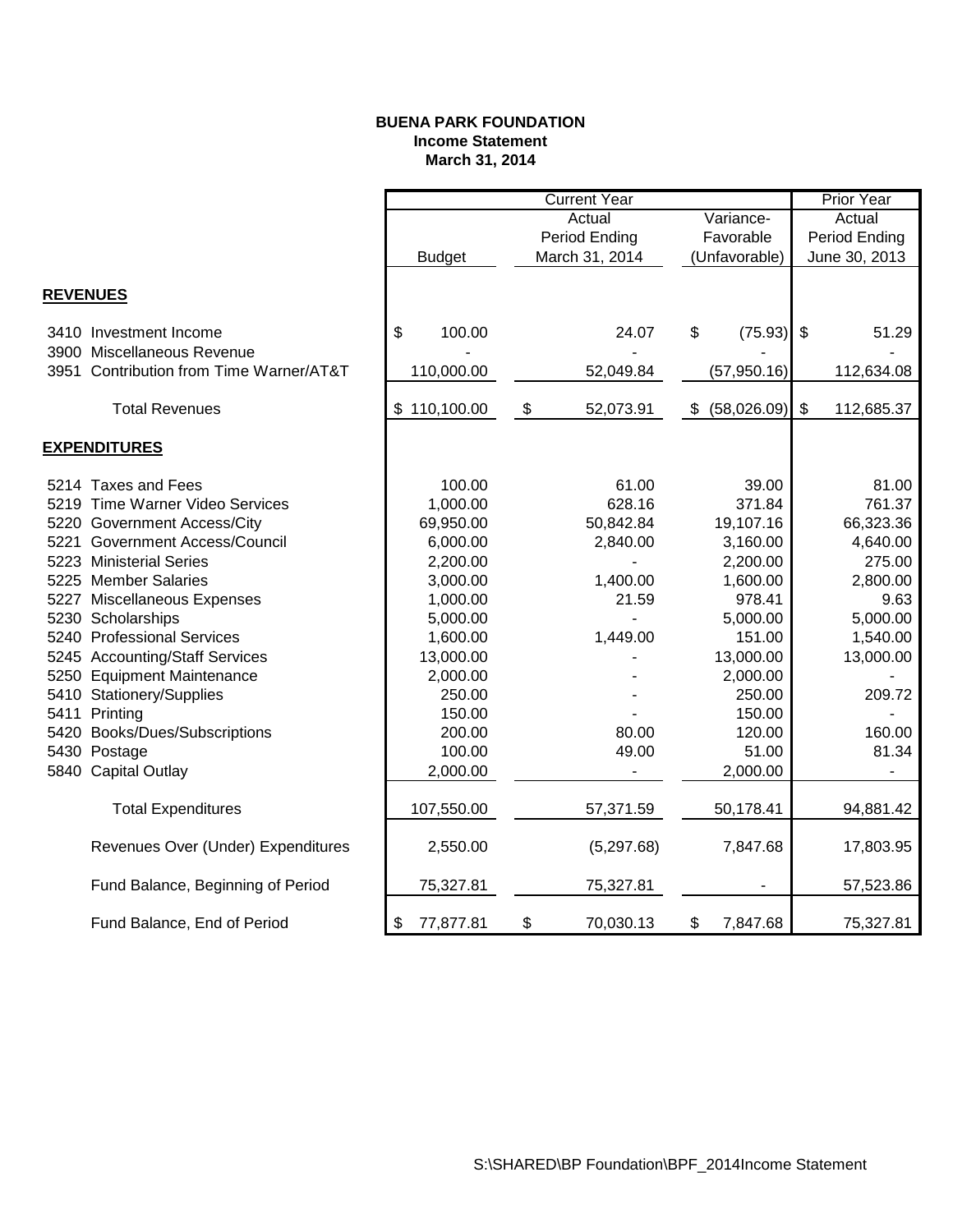# **HISTORICAL BUILDINGS OF BUENA PARK**

# **Committee Meeting April 22, 2014**

ATTENDEES: Beth Swift, Paul Carrol, Grant Barnet, Baron Night.

The committee identified 8 buildings or areas that have historical value and which do or may have some interesting and historical stories.

# First Congregational Church; old Parsonage

 The building is in need of repair and could be refurbished if someone wished to do so. However, whether restored or not, we need to capture video footage of the building in its current state along with interviewing the current owner, Jerry Willets and Pastor Johnathan Vincent. Paul Carrol and Grant Barnet will pursue the storytelling of this building.

## Warren Building at  $9<sup>th</sup>$  and Beach

 This property is currently in escrow and if escrow is closed, the building will be torn down. However, the proposed owner is aware of its historical value and would allow a video crew to shoot inside the building before demolition.

# Teachers Supply

We need to research more on this building.

#### Ford Electronics

 Built in the late 50's this business is still run by the Ford family. Scott Ford has a lot of stories to tell about the business, where he grew up next door and interaction with a lot of long-time residents. He also has information regarding the old pepper tree across the street.

### Boisseranc farm house

| House on Holt and Marshall > | These buildings need further investigation and research |  |
|------------------------------|---------------------------------------------------------|--|
| Old adobe houses             | into their historical value.                            |  |
| Old Cottage areas            |                                                         |  |